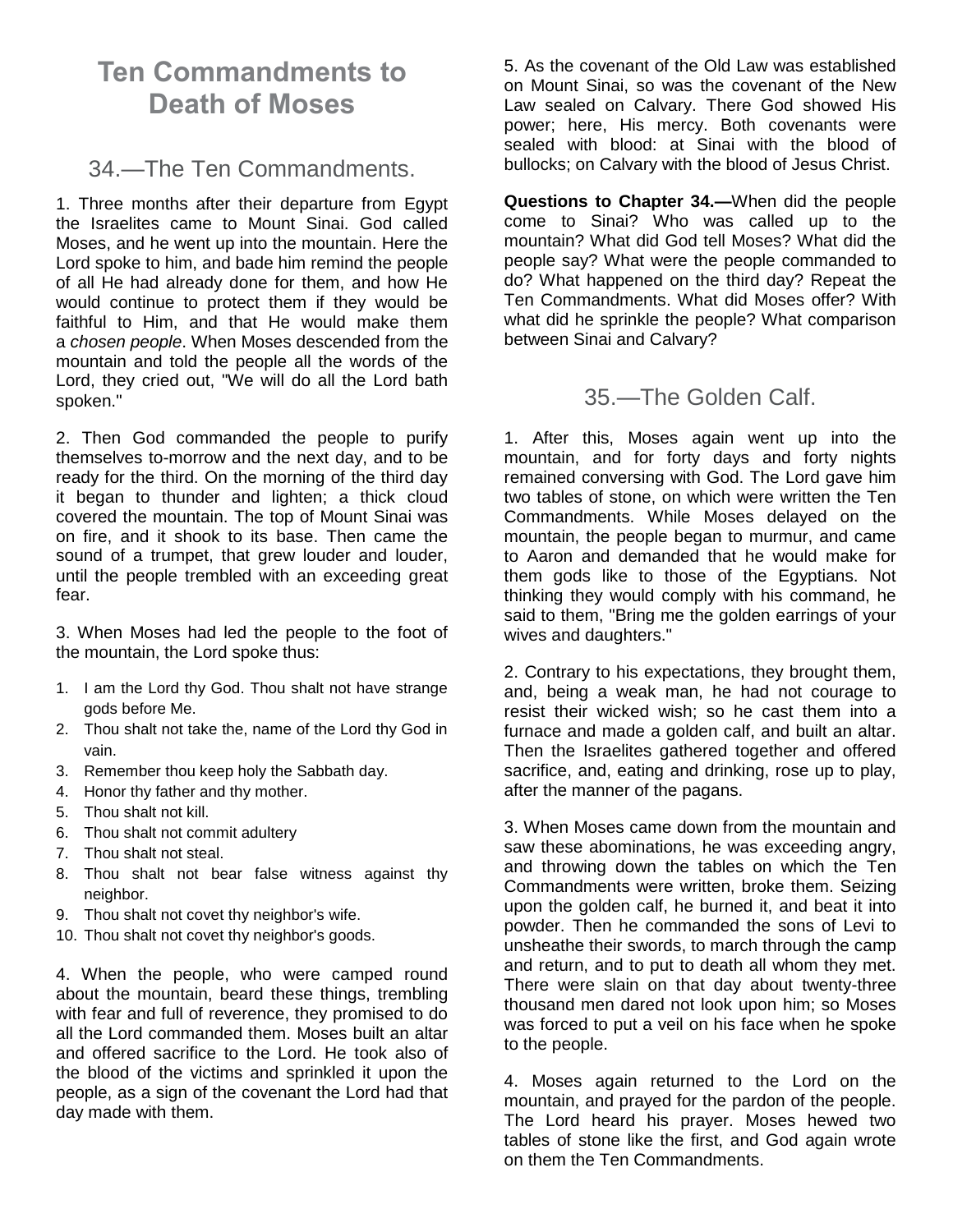5. When Moses had finished speaking with the Lord, he descended from the mountain carrying with him the two tables of the Law. His face had become horned, and shone Is the rav,9 of the sun. When the Israelites saw this, they

36.—Ordinances for the Worship.

1. Besides the Ten Commandments which God gave Moses, He also gave many other ordinances. These latter related to the public worship, which, with extreme care, Moses established according as God commanded him.

2. *The Tabernacle*.—Moses began by constructing a tenth whose supports were made of setim-wood and were so framed that they could easily be taken apart. The length of the tent was thirty cubits, and the height ten, and' the breadth ten. The supports were overlaid with gold, and the whole was covered with most precious hangings. Within hung a veil of magnificent tapestry, which divided the Tabernacle into two parts—the smaller called the Holy of Holies; the larger, the Sanctuary.

3. Within the Holy of Holies was placed the Ark of the Covenant, a small box made of the most precious wood, overlaid with gold and surmounted by two cherubim. In the Ark were placed the two tables of the Law.

Within the Sanctuary were kept three objects consecrated to the worship of God: the Table of Showbread, on which were placed twelve loaves of bread, made of the finest flour; the Golden Candlestick, that, with its seven lights, shone during the entire night; and, lastly, the Altar of Perfumes, on which was burned the finest incense.

4. Besides this, Moses constructed around the Tabernacle a grand portico which enclosed two other sacred objects: the Altar of Holocausts, and the Great Brazen Basin in which the priests were commanded to purify themselves before they performed any sacred function.

5. This Ark was a figure of the tabernacle in Catholic churches; the Holy of Holies, of the altar on which is offered the sacrifice of the New Law; the Sanctuary corresponded to the place the priests occupy; and the portico represented the body of the church, where the people now worship.

6. The sacrifices of the Old Law were either *bloody*, in which were offered heifers and sheep and goats and doves; or *unbloody*, in which were offered cakes and unleavened bread and wine.

The bloody sacrifices prefigured the bloody sacrifice of Christ upon the cross; the unbloody were a type of the sacrifice of the Mass.

7. The Religious Feasts were: 1st. The *Pasch*, on which the Israelites eat the flesh of a lamb, and for seven days unleavened bread, in remembrance of their deliverance out of Egypt. 2nd. The feast of *Pentecost*, celebrated seven weeks after the Pasch, in remembrance of the Law received on Mount Sinai. At this feast were also offered the firstfruits. 3rd. The feast of *Tabernacles*, in memory of their long sojourn in the desert. During this feast the Israelites were required to live in tents made from the branches of trees. 4th. The feast of *Expiation*, on which the priest sacrificed a heifer for his own sins and a goat for the sins of the people. Then he entered into the Holy of Holies, carrying with him the golden censer and the blood of the victim: with the former he incensed the Ark, with the latter he sprinkled the pavement.

8. The Ministers of Divine Worship were: 1st. The *High Priest*. To this office Moses consecrated Aaron, anointing him, and clothing him with the various vestments of his office. 2nd. The *Priests* proper, who were the sons of Aaron, and whose office it was to offer sacrifice. 3rd. The *Levites*, who were of the tribe of Levi, and who were charged with the lower offices within the Tabernacle.

37.— Murmurs of the People.

1. The Israelites remained a year at Mount Sinai. When they started on their way, Moses chose twelve men, among whom were Joshua and Caleb, to go into the Land of Promise. After forty days they returned, carrying with them specimens of the fruits of the country. Amongst these was an enormous bunch of grapes borne on the shoulders of two men, besides apples and pomegranates and figs. The land, indeed, said they, overflowed with abundance, but the inhabitants were giants.

2. Then the people wept, and again murmured against Moses and Aaron, wishing they had died in Egypt or in the desert. In vain did Joshua and Caleb speak of the richness of the country and the weakness of the people. The multitude, led on by the others, would not listen, but cried out the more to return to Egypt.